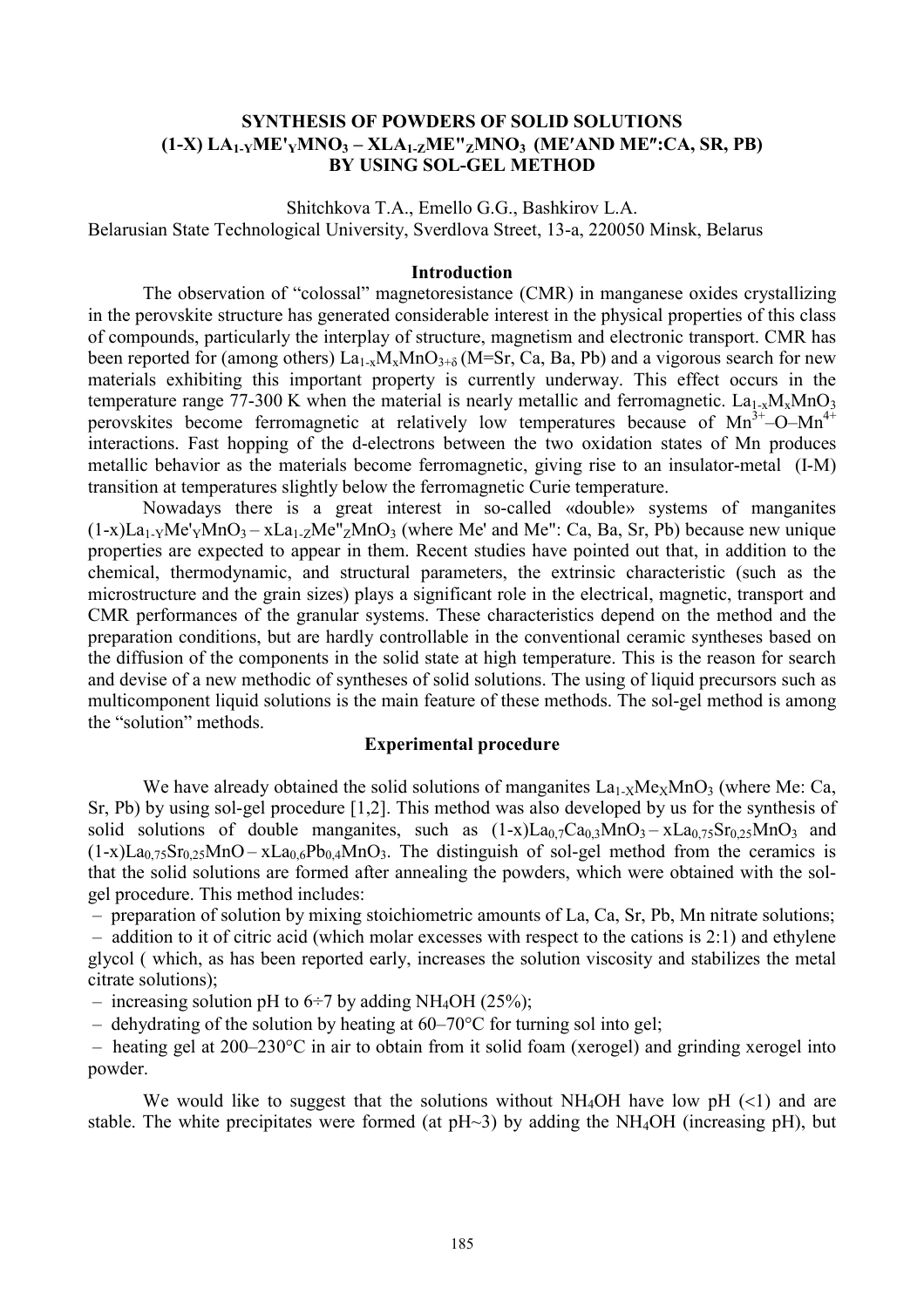after further increasing NH4OH the precipitates dissolved (pH>4). During the dehydrating process the solution remained stable and turned into coloured transparent gel (the colour depended on Me' and Me" nature). The gel was slowly heated in air (up to ~230°C in an oven with suction) and it yielded brown and solid foam (xerogel) after developing abundant smelling vapors. The foam was easy ground into fine powder.

The scanning electron microscope investigations were taken for powders before and after heat treatment. For heat treatment the powders were pressed into tablets and than were annealed in air for 1 h at different temperatures (°C) 500, 700, 900, 1100. X-ray powder diffractograms (XRDs) were received after each annealing of tablets.

By scanning electron microscope investigations it was obtained that powders of xerogels had a nanoparticles. After annealing (in air for 1 h) the structure of powders became more homogeneous and there were grains in which size of particles were preserved.

By X-ray powder diffraction analyses it was established that powders of xerogels (as it was expected) remained amorphous. The process of crystallization was observed after heating at 500°C (for 1 h) and at the 700°C XRDs correspond to a well-crystallized perovskite pattern for all samples (Fig 1). With increasing the annealing temperature (from 700 to  $1100^{\circ}$ C) the intensity of  $XRD_s$ reflections of patterns was increased and splitting of some of reflections was observed. It should be noted that formation of the phase of solid solution of manganites  $(1-x)La_{0.7}Ca_{0.3}MnO_3$  –  $xLa_{0.75}Sr_{0.25}MnO_3$  and  $(1-x)La_{0.75}Sr_{0.25}MnO - xLa_{0.6}Pb_{0.4}MnO_3$  by using ceramic synthesis occurs at higher temperatures ( $\sim$ 1200–1300°C) and requires more time (not less than 5-6 h) [3].



**FIG. 1 –** The X-ray powder diffractograms (XRDs) of the powders which correspond (by composition) to binary system of manganites  $0.5La_07Ca_03MnO_3 - 0.5La_075Sr_025MnO_3(1)$ and  $0.5La_{0.75}Sr_{0.25}MnO_3 - 0.5La_{0.6}Pb_{0.4}MnO_3$  (2). (After annealing in air at 700°C for 1 h). Specific magnetization of saturation  $\sigma$ ) of synthesized by using sol-gel method solid solutions was measured by Faraday method (in 100–400 K temperature interval). The results show that σ-